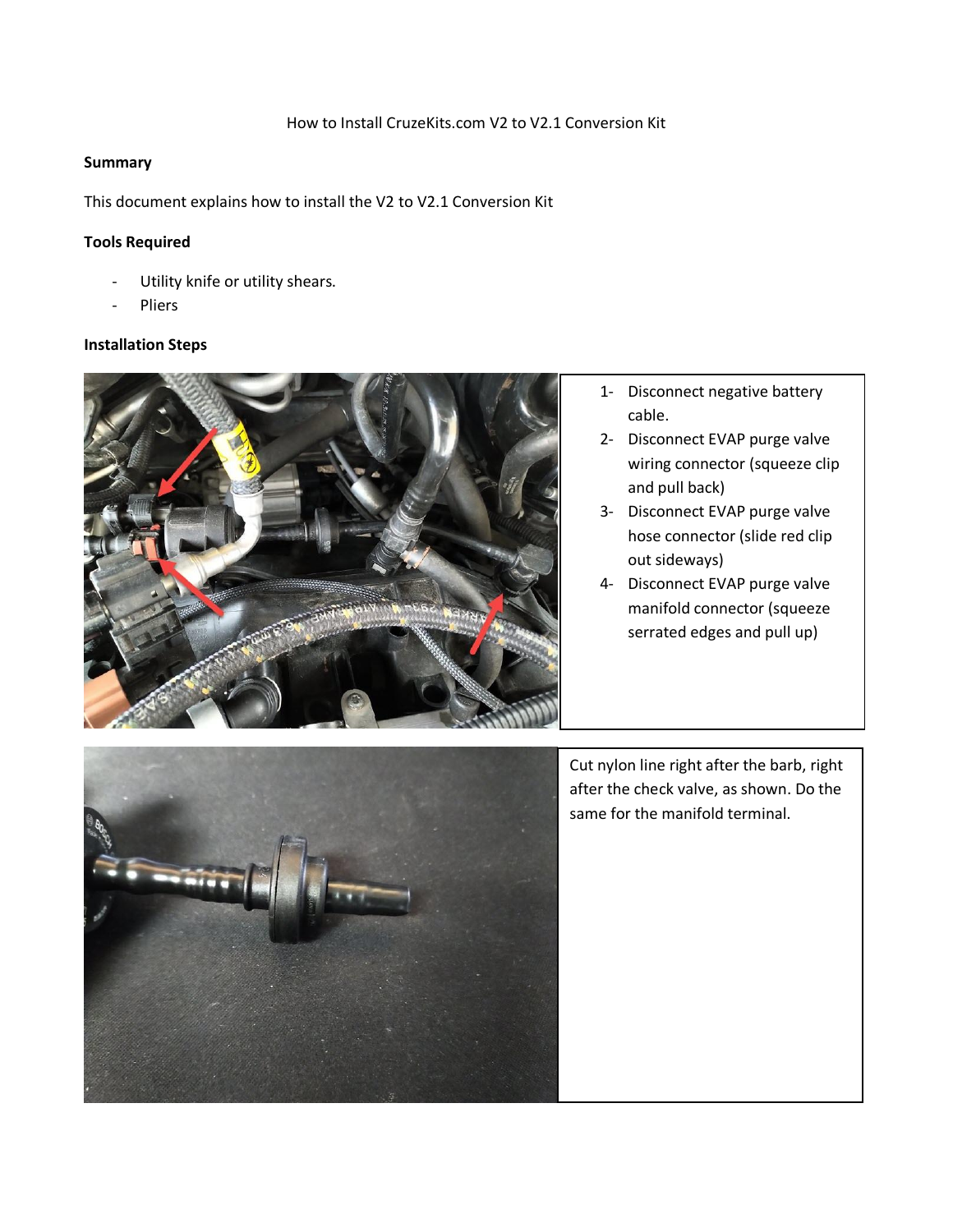

- 1- Connect rubber line right over nylon line, and slide clamps over.
- 2- Cut rubber line ~2.25" away from the check valve.



- 1- Install Y fitting as shown below with hose clamps.
- 2- Rotate hose clamps toward the rear of the rubber hose.